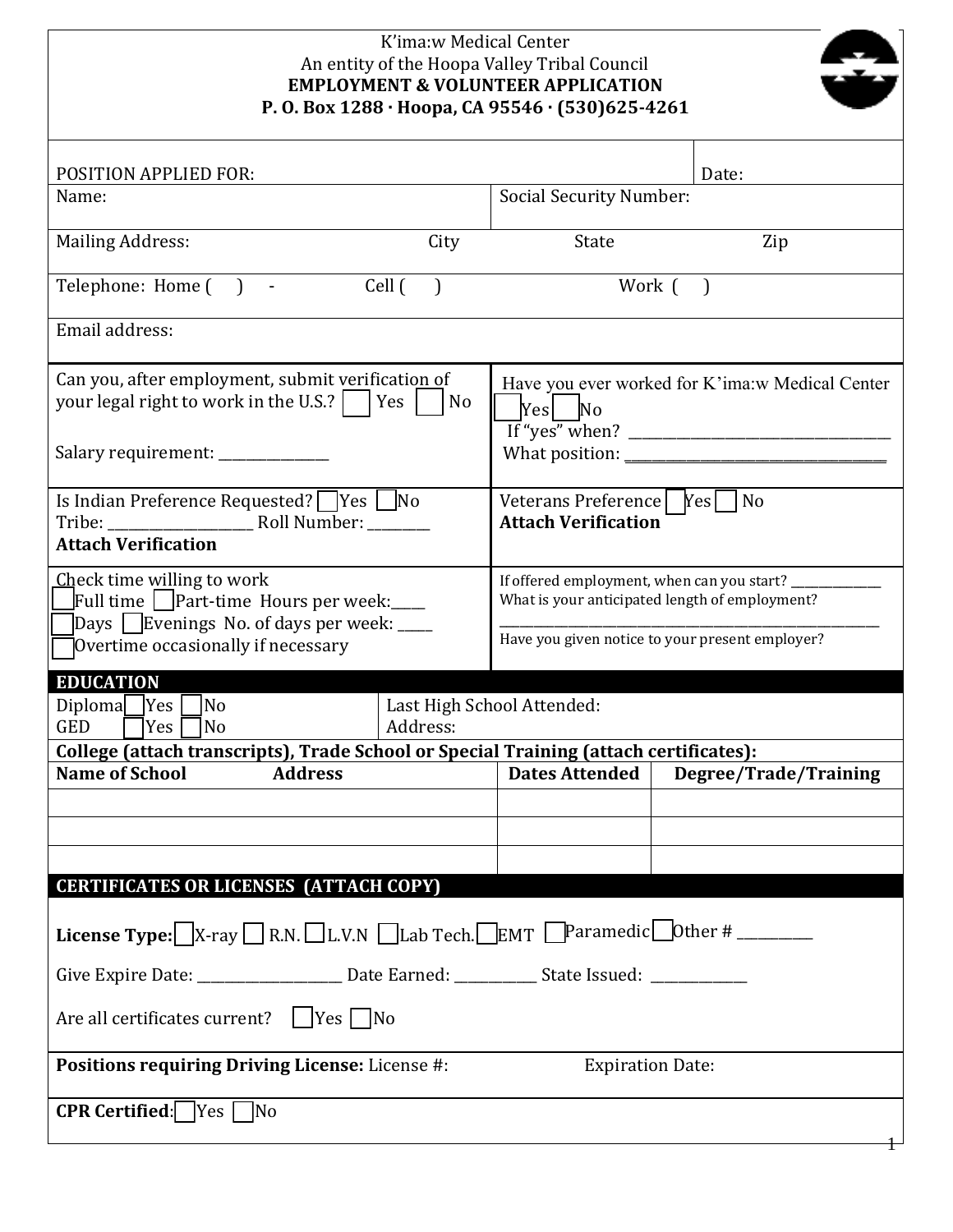| Please list your employers, starting with your most recent position.<br>PAST EMPLOYMENT HISTORY: |                              |  |
|--------------------------------------------------------------------------------------------------|------------------------------|--|
| May we contact your previous employer? Yes<br>$\overline{\text{No}}$                             |                              |  |
| From:                                                                                            | Name and address of Company: |  |
|                                                                                                  |                              |  |
|                                                                                                  | Telephone of Company:        |  |
|                                                                                                  | Immediate Supervisor:        |  |
| To:                                                                                              | Reason for leaving:          |  |
|                                                                                                  | Primary duties preformed:    |  |
|                                                                                                  |                              |  |
| From:                                                                                            | Name and address of Company: |  |
|                                                                                                  | Telephone of Company:        |  |
|                                                                                                  | Immediate Supervisor:        |  |
| To:                                                                                              | Reason for leaving:          |  |
|                                                                                                  | Primary duties preformed:    |  |
|                                                                                                  |                              |  |
| From:                                                                                            | Name and address of Company: |  |
|                                                                                                  | Telephone of Company:        |  |
|                                                                                                  | Immediate Supervisor:        |  |
| To:                                                                                              | Reason for leaving:          |  |
|                                                                                                  | Primary duties preformed:    |  |
|                                                                                                  |                              |  |
| From:                                                                                            | Name and address of Company: |  |
|                                                                                                  | Telephone of Company:        |  |
|                                                                                                  | Immediate Supervisor:        |  |
| To:                                                                                              | Reason for leaving:          |  |
|                                                                                                  | Primary duties preformed:    |  |
|                                                                                                  |                              |  |
| From:                                                                                            | Name and address of Company: |  |
|                                                                                                  |                              |  |
|                                                                                                  | Telephone of Company:        |  |
|                                                                                                  | Immediate Supervisor:        |  |
| To:                                                                                              | Reason for leaving:          |  |
|                                                                                                  | Primary duties preformed:    |  |
|                                                                                                  |                              |  |
| From:                                                                                            | Name and address of Company: |  |
|                                                                                                  | Telephone of Company:        |  |
|                                                                                                  | Immediate Supervisor:        |  |
| To:                                                                                              | Reason for leaving:          |  |
|                                                                                                  | Primary duties preformed:    |  |
|                                                                                                  |                              |  |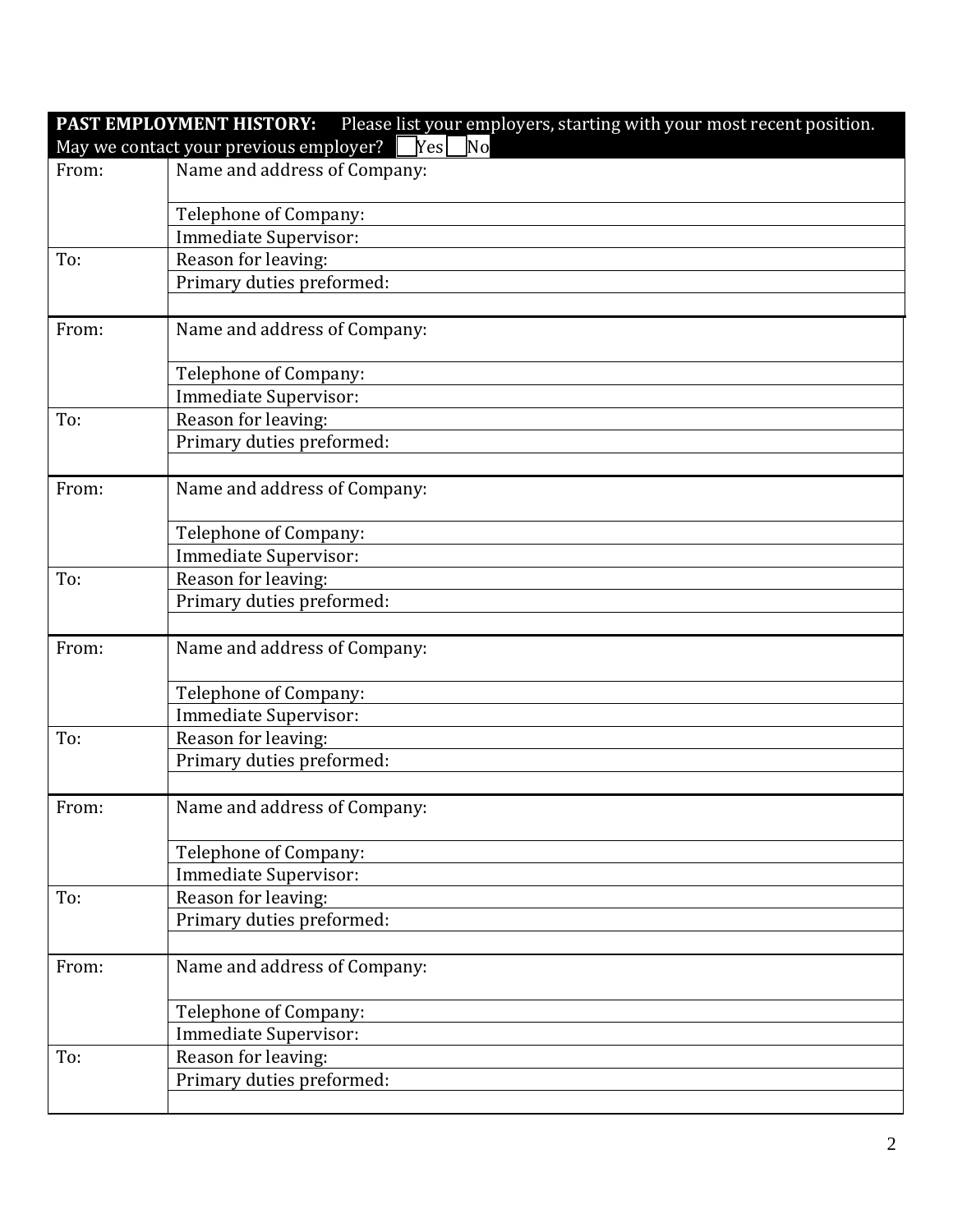**Job related training, honors/awards, accomplishments (Title/Year) or other information, skills, that would specifically prepare you to work with K'ima:w Medical Center?**

## EXPERIENCE & SKILLS Have you had experience in the following:

| Microsoft Publisher        | Yes□No Years: _____            | Computer Problem Solving/Programming                    | $\gamma$ es $\Box$ No Years: $\_$     |
|----------------------------|--------------------------------|---------------------------------------------------------|---------------------------------------|
| Microsoft Excel            | Yes <sup>No</sup> Years: _____ | <b>Insurance Processing</b>                             | ]Yes□No Years: _                      |
| Other computer programs    | Yes <sup>No Years:</sup>       | Professional Medical Applicants Only                    |                                       |
| Microsoft Word             | Yes□No Years: _____            | Set-up and assist with minor surgeries                  | Yes□No Years: ___                     |
| Typing (WPM_               | $Yes$ No Years: ______         | Do EKG's                                                | Yes□No Years: ___                     |
| Filing                     | $Yes$ No Years: ______         | Do venipunctures                                        | $Yes$ No Years: $\_\_$                |
| Heavy phones               | $Yes$ No Years: _____          | Do throat cultures                                      | $Yes$ No Years: ____                  |
| Scheduling appointments    | Yes <sup>No Years:</sup>       | Urinalysis by dipstick                                  | $\overline{\text{Yes}}$ No Years: ___ |
| Know medical terminology   | Yes <sup>No Years:</sup>       | Microscopic Urinalysis                                  |                                       |
| Transcription from tape    | $Yes$ No Years: ______         | Give Injections                                         | $Yes$ No Years: ___                   |
| <b>Computer Billing</b>    | $Yes$ No Years: _______        | Supply & instrument inventory/ordering $\  \Gamma \ $   | $Yes$ No Years: $\_\_$                |
| Data entry (speed_         | Yes No Years: _____            | List any other procedures with which you have assisted: |                                       |
| <b>Account Collections</b> | ]Yes□No Years: .               |                                                         |                                       |
| PERSONAL REFERENCES:       |                                |                                                         |                                       |
| Name:                      | Address:                       | Phone:                                                  | Years Known:                          |
|                            |                                |                                                         |                                       |
| Name:                      | Address:                       | Phone:                                                  | Years Known:                          |
|                            |                                |                                                         |                                       |
| Name:                      | Address:                       | Phone:                                                  | Years Known:                          |
|                            |                                |                                                         |                                       |
| PROFESSIONAL REFERENCES:   |                                |                                                         |                                       |
| Name:                      | Address:                       | Phone:                                                  | Years Known:                          |
|                            |                                |                                                         |                                       |
| Name:                      | Address:                       | Phone:                                                  | Years Known:                          |
|                            |                                |                                                         |                                       |
|                            |                                |                                                         |                                       |
|                            |                                |                                                         |                                       |
| Name:                      | Address:                       | Phone:                                                  | Years Known:                          |

## **EMPLOYMENT APPLICATION DISCLAIMERS**

| <i>Initial</i> | The K'ima:w Medical Center is an equal opportunity employer. Your application will be given  |
|----------------|----------------------------------------------------------------------------------------------|
|                | every consideration, but our receipt of it does not guarantee that you will be employed.     |
|                | Employee selection is consistent with the Hoopa Tribal TERO Ordinance. Applicants selected   |
|                | will be subject to alcohol and drug testing pursuant to the Hoopa Tribes Alcohol Policy.     |
| <i>Initial</i> | All applicants to positions located at an K'ima:w Medical Center facility shall provide      |
|                | documentations of immunity of Measles and Rubella, and annual PPD prior to or at the time of |
|                | their entrance on duty. Employees or volunteers subject to this policy who are not immune to |
|                | Rubella and Measles and refuse the recommended vaccine(s) are subject to be reassigned or    |
|                | removed from their position. I understand that at any time during my employment, I may be    |
|                | required to take a physical examination which may include an alcohol and drug test if        |
|                | management reasonably suspects a condition exists that will prevent me from performing my    |